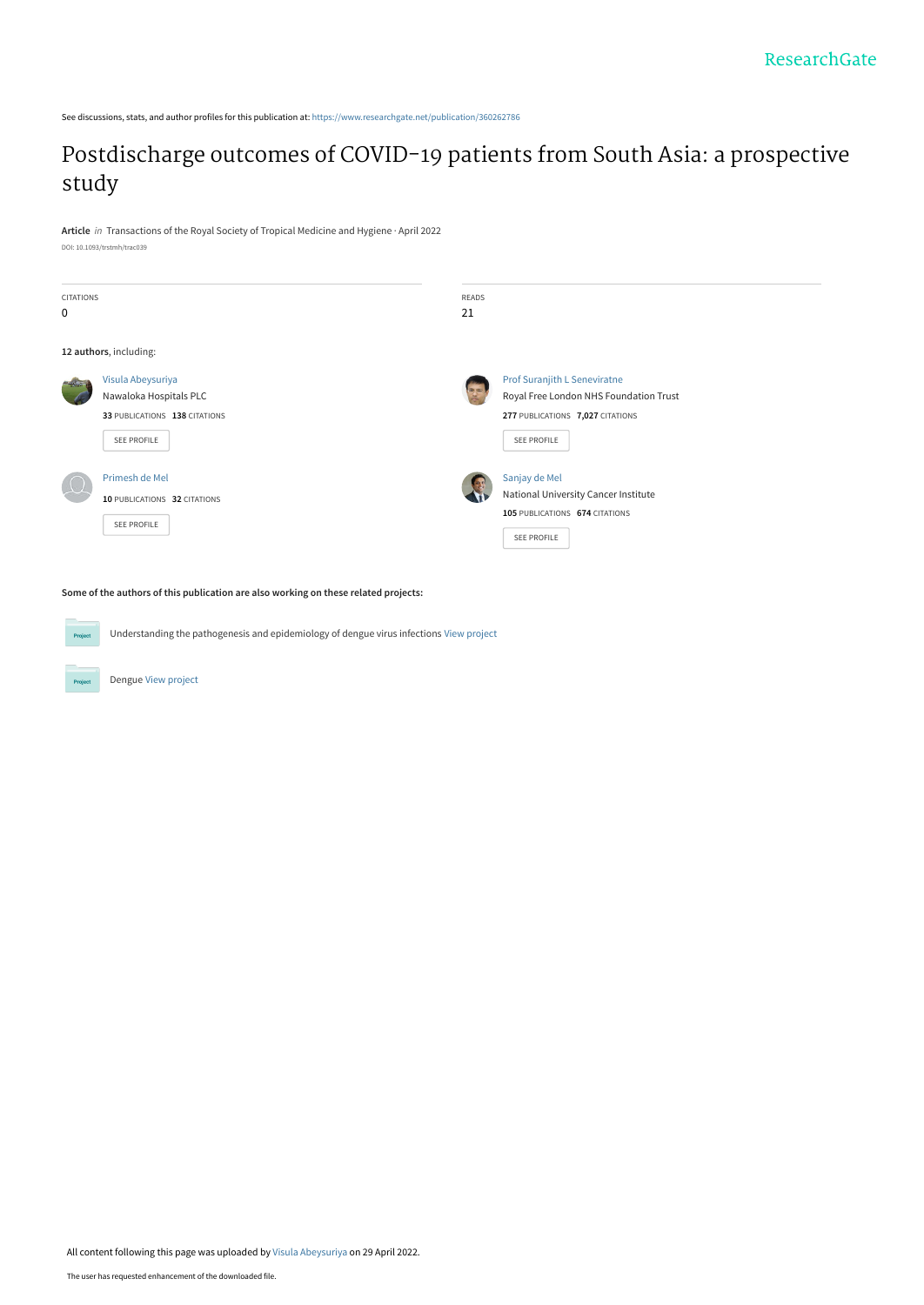<span id="page-1-6"></span><span id="page-1-5"></span><span id="page-1-2"></span>

# **Postdischarge outcomes of COVID-19 patients from South Asia: a prospective study**

#### Visula Abeysuriya<sup>[a,](#page-1-0)</sup>\*, Sur[a](#page-1-0)njith L. Seneviratne<sup>a,b</sup>, Arjuna P. De Silva<sup>c</sup>, Riaz Mowjood<sup>d</sup>, Shazli Mowjood<sup>d</sup>, Thushara de Silva<sup>d</sup>, Primesh de Mel<sup>a</sup>, Chandima de Mel<sup>a</sup>, R.S. Wijesinha<sup>e</sup>, Amitha Fernando<sup>[f](#page-1-6)</sup>, Sanjay de Mel<sup>g</sup>, and **Lal Chandrasena[a](#page-1-0)**

<span id="page-1-0"></span><sup>a</sup>Nawaloka Hospital Research and Education Foundation, Nawaloka Hospitals PLC, Colombo-02, Sri Lanka; <sup>b</sup>Institute of Immunity and Transplantation, Royal Free Hospital and University College London, NW3 2PP, UK; <sup>c</sup>Department of Medicine, Faculty of Medicine, University of Kelaniya, P.O Box 6, Sri Lanka; <sup>d</sup>Department of Respiratory Disease, Nawaloka Hospitals PLC, Colombo-02, Sri Lanka; <sup>e</sup>The Princess Alexandra Hospital, the Princess Alexandra Hospital NHS Trust, Hamstel Rd, Harlow CM20 1QX, UK; <sup>f</sup>National Hospital, *WV99+FHX, Colombo-07, Sri Lanka; gDepartment of Haematology-Oncology, National University Cancer Institute, National University Health System Singapore, Singapore*

<span id="page-1-7"></span><span id="page-1-4"></span><span id="page-1-3"></span><span id="page-1-1"></span><sup>∗</sup>Corresponding author: Tel: +94 77 326 555 2; E-mail: [visulasrilanka@hotmail.com](mailto:visulasrilanka@hotmail.com)

*Received 21 October 2021; revised 26 March 2022; editorial decision 6 April 2022; accepted 8 April 2022*

**Background:** Coronavirus disease 2019 (COVID-19) may cause clinical manifestations that last for weeks or months after hospital discharge. The manifestations are heterogeneous and vary in their frequency. Their multisystem nature requires a holistic approach to management. There are sparse data from the South Asian region on the outcomes of hospital-discharged COVID-19 patients. We assessed the posthospital discharge outcomes of a cohort of Sri Lankan COVID-19 patients and explored the factors that influenced these outcomes.

**Methods:** Data were prospectively collected from patients who were discharged following an admission to the Nawaloka Hospital, Sri Lanka with COVID-19 from March to June 2021. At discharge, their demographic, clinical and laboratory findings were recorded. The patients were categorised as having mild, moderate and severe COVID-19, based on the Sri Lanka Ministry of Health COVID-19 guidelines. Following discharge, information on health status, complications and outcomes was collected through clinic visits and preplanned telephone interviews. A validated (in Sri Lanka) version of the Short Form 36 health survey questionnaire (SF-36) was used to assess multi-item dimensions health status of the patients at 1, 2 and 3 mo postdischarge.

**Results:** We collected data on 203 patients (male, n=111 [54.7%]). The level of vaccination was significantly associated with disease severity ( $p < 0.001$ ). Early recovery was seen in the mild group compared with the moderate and severe groups. At 3 mo, on average 98% of mild and 90% of moderate/severe patients had recovered. Based on the SF-36, physical functioning dimensions, role limitation due to physical and emotional health, energy/ fatigue, emotional well-being, social functioning, pain and general health were significantly different in the moderate/severe vs mild COVID-19 groups at 1, 2 and 3 mo postdischarge (p<0.05). Twenty-three patients developed complications, of which the most common were myocardial infarction with heart failure (n=6/23; 26.1%), cerebrovascular accident (n=6/23; 26.1%) and respiratory tract infections (n=3/23; 13.01%) and there were six deaths.

**Conclusions:** In our cohort, receiving two doses of the COVID-19 vaccine was associated with reduced disease severity. Those with mild disease recovered faster than those with moderate/severe disease. At 3 mo posthospital discharge, >90% had recovered.

**Keywords:** COVID-19, outcome, SARS-CoV-2, SF-36, vaccination

### **Introduction**

Coronavirus disease 2019 (COVID-19), due to the severe acute respiratory syndrome coronavirus-2 (SARS-CoV-2) virus,

has affected >230 million people worldwide and has led to adverse health and economic impacts. $1,2$  $1,2$  In addition to several novel treatment strategies proposed for its treatment, vaccination is an important preventive strategy for the reduction of

<sup>©</sup> The Author(s) 2022. Published by Oxford University Press on behalf of Royal Society of Tropical Medicine and Hygiene. *All rights reserved. For permissions, please e-mail: [journals.permissions@oup.com](mailto:journals.permissions@oup.com)*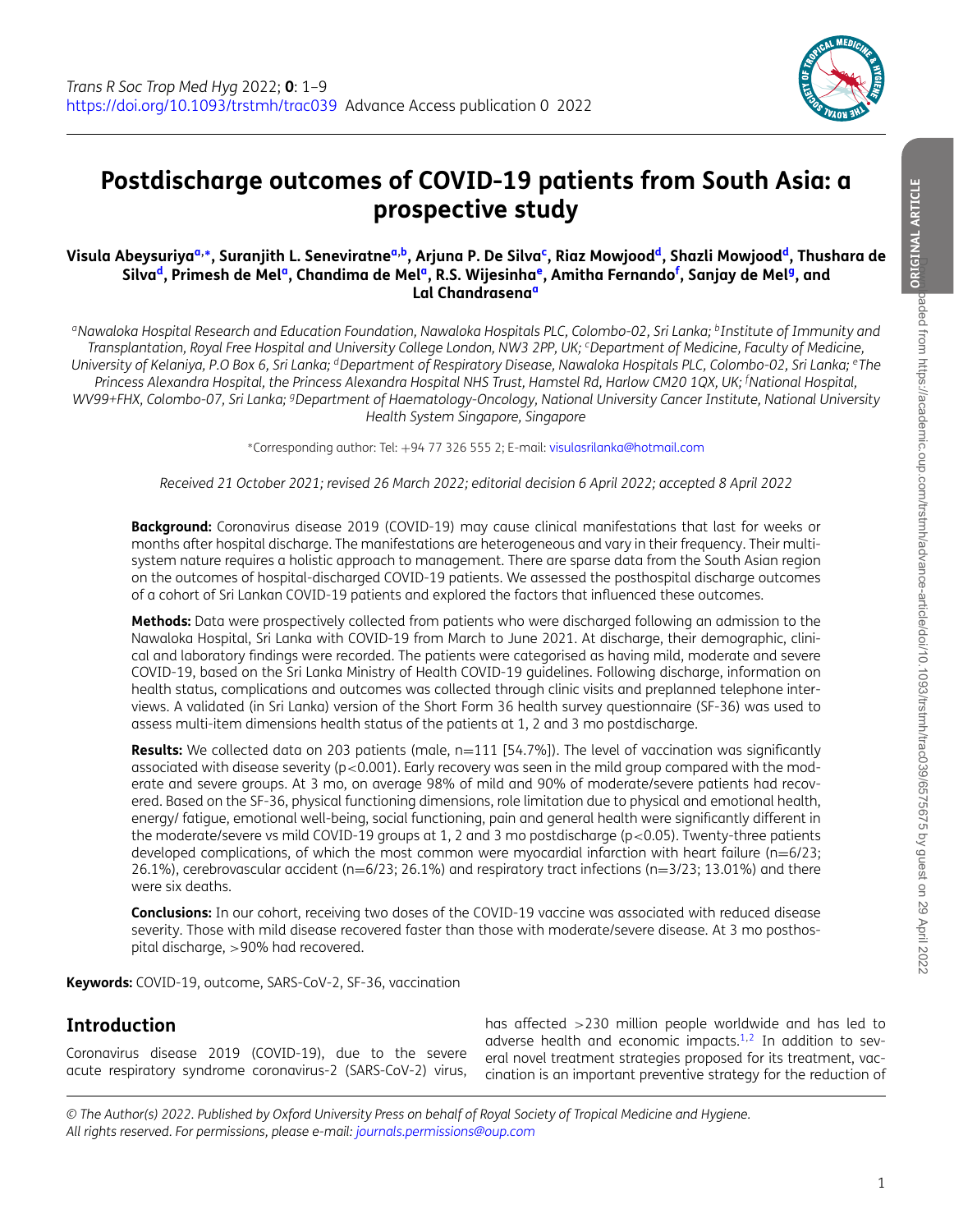morbidity and mortality in COVID-19.<sup>3-5</sup> A range of symptoms may persist following acute COVID-19 and the effective management of these may put further pressure on already stretched healthcare systems. $6-10$  The short- and long-term outcomes in such patients and the patterns of recovery postacute COVID-19 may vary in different regions of the world. Delineation of such patterns would allow countries to put into place optimal plans for such patients and to more efficiently allocate limited health resources. The multisystem nature of the manifestations would require a holistic approach to management and this may prove to be a challenge in many low- and middle-income countries.[6](#page-7-3)[,11](#page-8-0)

Information on the varied postacute and long-term effects of COVID-19 is currently gathered in several settings.[12](#page-8-1) Early reports suggest there may be prominent residual effects of the infec-tion with a resultant decline in quality of life.<sup>[13,](#page-8-2)[14](#page-8-3)</sup> In addition, thromboembolic events have been noted to occur post-COVID-19, and may contribute to both morbidity and mortality. As of yet, the outcomes and disease patterns post-COVID-19 are poorly defined and studied among South Asian patients.<sup>[15](#page-8-4)</sup> There are hardly any data on outcomes of discharged COVID-19 patients in this region. Our objective was to assess multidimensional postdischarge outcomes of a cohort of hospitalised COVID-19 patients and to determine the factors that affect these outcomes.

### **Materials and Methods**

#### **Study design**

A prospective study was conducted on adults who were discharged following hospitalisation for COVID-19. The patients were hospitalised at Nawaloka Hospital, Sri Lanka, from March to June 2021.

### **Study population**

We included 203 patients (aged >18 y) with SARS-CoV-2 infection confirmed by RT-PCR from a nasopharyngeal swab (AccuPower SARS-CoV-2 RT-PCR kit; Bioneer, South Korea).<sup>[16](#page-8-5)</sup> Positive test results were reanalysed with RealStar SARS-CoV-2 RT-PCR Kit 1.0 (Altona diagnostics, Germany) $17$  for confirmation. The flowchart of patient recruitment and follow-up is shown in Supplementary Figure 1.

We used a validated (in Sri Lanka) version of the Short Form 36 health survey questionnaire (SF-36) to assess multi-item dimensions health status of the hospital-discharged COVID-19 patients at 1, 2 and 3 mo following discharge. $18,19$  $18,19$  The eight dimensions of the SF-36 were physical functioning, role limitation due to physical health, role limitation due to emotional health, energy/fatigue, emotional well-being, social functioning, pain and general health.<sup>[18](#page-8-7)[,19](#page-8-8)</sup> Additional information on health status, complications and outcomes was obtained through clinic visits and preplanned telephone interviews. Patients were categorised as having mild, moderate and severe COVID-19 based

on the national guidelines, "Provisional clinical practice guidelines on COVID-19 suspected and confirmed cases" of the Ministry of Health, Sri Lanka.<sup>[20](#page-8-9)</sup>

#### **Data collection**

#### *Demographic, laboratory and health survey data*

Demographic, clinical and laboratory information was obtained by a trained study team member from the patient and their medical records. The SF-36 was completed when the patients attended a COVID-19 clinic and at preplanned telephone interviews.

#### *Data analysis*

Continuous variables were described using mean and standard deviation values. Continuous data were compared using one-way and repeated modal ANOVA and categorical data were compared using the  $\chi^2$  test. p<0.05 was considered statistically significant. Data were analysed using Statistical Package for Social Sciences 16 (SPSS 16.0, Chicago, IL, USA) and STATA version 12 (TX, USA).

### **Results**

Table [1](#page-3-0) shows the demographic characteristics and vaccine status (at the time of hospital admission) in the study population. COVID-19 disease severity was significantly associated with the level of COVID-19 vaccination. Of 29 patients who had received both vaccine doses, 2 (6.8%) got severe COVID-19. In those who had still not received a vaccine dose or had received a single dose, 26.5% (n=18) and 25.4% (n=27) had severe COVID-19, respectively. Among the fully vaccinated group, the highest cyclic threshold value (mean [SD]) upon admission (at a median of 3 d) was 24.6±3.5 d and the shortest length of hospital stay was 11.9±2.2 d.

Table [2](#page-4-0) shows a comparison of the different dimensions of the SF-36 scores between mild, moderate and severe COVID-19 patients at 1, 2 and 3 mo following hospital discharge. There was a significant difference in the following SF-36 dimensions: physical functioning, role limitation due to physical health, role limitation due to emotional health, energy/fatigue, emotional well-being, social functioning, pain and general health between those who had mild and moderate/severe COVID-19 and this was noted at each time point (p<0.05). Earlier recovery was achieved by those with mild disease compared with those in the moderate/severe groups.

Table [3](#page-5-0) shows the observed complications in the patients, subgrouped according to COVID-19 severity and vaccination status. In total, 23 complications were observed during a 3-mo postdischarge interval. These were myocardial infraction with heart failure (n=6/23; 26.1%), cerebrovascular accident (n=6/23; 26.1%), respiratory tract infections (RTIs) (n=3/23; 13.01%), pulmonary embolism (n=2/23; 8.7%), acute kidney injury (n= $1/23$ ; 4.3%), intracranial haemorrhage (n= $2/23$ ; 8.7%), gastrointestinal bleeding (n=2/23; 8.7%) and deep vein thrombosis (n=1/23;4.3%). There were six deaths and all occurred in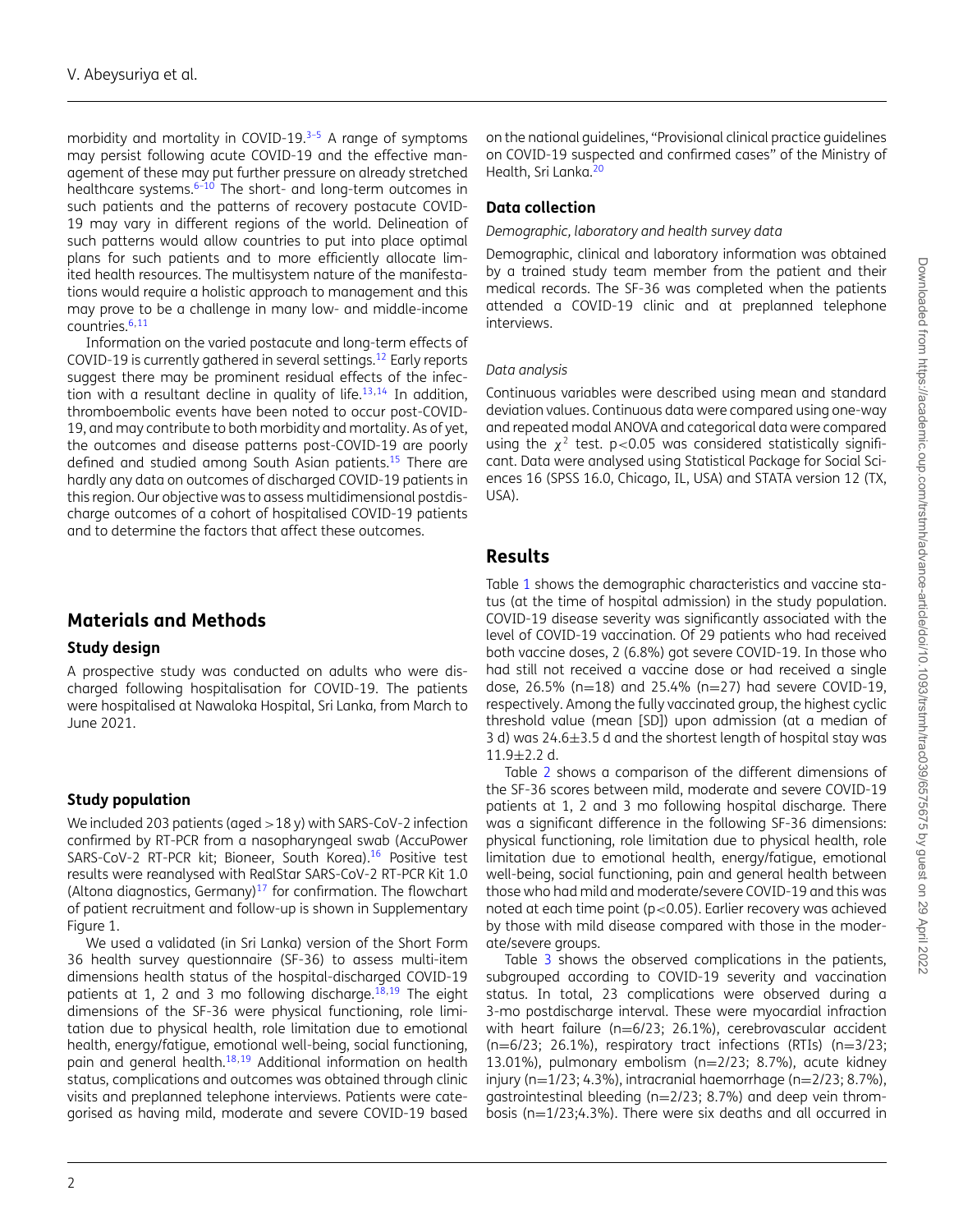| Variable                                                                                    | All<br>$(n=203)$<br>N(%) | Non vaccination<br>$(n=106)$<br>N(% ) | Only first dose of<br>vaccination (n=68)<br>N(% ) | First and second<br>doses of<br>vaccination<br>$(n = 29) N (%)$ | p                                |
|---------------------------------------------------------------------------------------------|--------------------------|---------------------------------------|---------------------------------------------------|-----------------------------------------------------------------|----------------------------------|
| Age (y)                                                                                     |                          |                                       |                                                   |                                                                 |                                  |
| <30                                                                                         | 12(5.9)                  | 8(7.5)                                | 2(2.9)                                            | 2(2.9)                                                          | $x^2$ <sub>8</sub> =10.61        |
| 31 to 40                                                                                    | 20 (9.9)                 | 14(13.2)                              | 3(4.4)                                            | 3(10.3)                                                         | $p=0.225$                        |
| 41 to 50                                                                                    | 44(21.7)                 | 18 (17.0)                             | 16(23.5)                                          | 10 (34.5)                                                       |                                  |
| 51 to 60                                                                                    | 40 (19.7)                | 21 (19.8)                             | 13 (19.1)                                         | 6(20.7)                                                         |                                  |
| $>60$                                                                                       | 87 (42.9)                | 45 (42.5)                             | 34 (50.0)                                         | 8(27.6)                                                         |                                  |
| Gender                                                                                      |                          |                                       |                                                   |                                                                 |                                  |
| Male                                                                                        | 111 (54.7)               | 62 (58.5)                             | 36 (52.9)                                         | 13 (14.8)                                                       | $x^2$ <sub>2</sub> =1.84         |
| Female                                                                                      | 92 (45.3)                | 44(41.5)                              | 32 (47.1)                                         | 16(55.2)                                                        | $p=0.399$                        |
| Marital status                                                                              |                          |                                       |                                                   |                                                                 |                                  |
| Married                                                                                     | 152 (74.9)               | 74 (69.8)                             | 57 (83.6)                                         | 21 (79.4)                                                       | $x^2$ <sub>6</sub> =7.383        |
| Never married                                                                               | 40 (19.7)                | 23 (21.7)                             | 10(14.7)                                          | 7(24.1)                                                         | $p=0.287$                        |
| Divorced                                                                                    | 7(3.4)                   | 6(5.7)                                | $\mathbf{0}$                                      | 1(3.4)                                                          |                                  |
| Widow                                                                                       | 4(2.0)                   | 3(2.8)                                | 1(1.5)                                            | $\mathbf 0$                                                     |                                  |
| <b>Educational level</b>                                                                    |                          |                                       |                                                   |                                                                 |                                  |
| School education only                                                                       | 146 (71.9)               | 76 (71.7)                             | 51 (75)                                           | 19 (65.5)                                                       | $x^2$ <sub>4</sub> =4.069        |
| Higher education                                                                            | 57(28.1)                 | 30 (28.3)                             | 17(25)                                            | 10(34.5)                                                        | p=0.667                          |
| Employment status <sup>1</sup>                                                              |                          |                                       |                                                   |                                                                 |                                  |
| Public employees                                                                            | 50 (24.6)                | 24 (22.6)                             | 15(22.1)                                          | 11 (37.9)                                                       | $x^2$ <sub>6</sub> =8.593        |
| Private employees                                                                           | 77 (37.9)                | 43 (40.6)                             | 24(35.3)                                          | 10 (34.5)                                                       | $p=0.198$                        |
| Employers                                                                                   | 56 (27.6)                | 25(23.6)                              | 25 (36.8)                                         | 6(20.7)                                                         |                                  |
| Own account workers                                                                         | 20 (9.9)                 | 14(13.2)                              | 4(5.9)                                            | 2(6.9)                                                          |                                  |
| Monthly income (SLR) <sup>2</sup>                                                           |                          |                                       |                                                   |                                                                 |                                  |
| < 51862                                                                                     | 14(6.9)                  | 11(10.4)                              | 3(4.4)                                            | $\overline{0}$                                                  | $x^2$ <sub>4</sub> =8.22         |
| 51 863 to 81 371                                                                            | 131 (64.5)               | 60 (56.6)                             | 49 (72.1)                                         | 22 (75.9)                                                       | $p=0.084$                        |
| >81372                                                                                      | 58 (28.5)                | 35 (33.3)                             | 16(23.5)                                          | 7(24.1)                                                         |                                  |
| Severity <sup>3</sup>                                                                       |                          |                                       |                                                   |                                                                 |                                  |
| Mild                                                                                        | 75 (36.9)                | 29(27.4)                              | 24(35.3)                                          | 23(79.3)                                                        | $x^2$ <sub>4</sub> =23.59        |
| Moderate                                                                                    | 80 (39.4)                | 50(47.2)                              | 26(38.2)                                          | 4(13.8)                                                         | $p=0.001$                        |
| Severe                                                                                      | 48 (23.6)                | 27(25.4)                              | 18(26.5)                                          | 2(6.8)                                                          |                                  |
| Cyclic threshold value on<br>median day 3 (upon<br>admission)<br>Mean $\pm$ SD <sup>4</sup> | 21.36±3.5                | $21.18 \pm 3.6^{\circ}$               | 20.75±3.03 <sup>a</sup>                           | 24.45±3.45 <sup>b</sup>                                         | $F_{2,200} = 6.686$<br>$p=0.002$ |
| Length of stay (d)<br>Mean $\pm$ SD <sup>4</sup>                                            | $13.23 \pm 2.22$         | 13.45±2.08                            | 13.44±2.26                                        | 11.89±2.22                                                      | $F_{2,200}$ =6.397<br>$p=0.002$  |

<span id="page-3-0"></span>**Table 1.** Demographic characteristics of the study population and the association with vaccine status

Abbreviation: SLR, Sri Lankan rupee.

<span id="page-3-1"></span>1Department of Census and Statistics, Sri Lanka, 2018.

<span id="page-3-2"></span><sup>2</sup>Based on income quintiles of Household Income and Expenditure Survey, Sri Lanka, 2016.

<span id="page-3-3"></span>3Provisional clinical practice guidelines on COVID-19 suspected and confirmed cases - Ministry of Health, Sri Lanka, 2020.

<span id="page-3-4"></span>4One-way ANOVA and post-hoc test (Tukey).

a,bMeans having a superscript with the same letter are similar.

those who developed a complication. Among the three patients who had a lower RTI, one patient each had Aspergillosis species, Acinetobacter species and methicillin-resistant *Staphylococcus aureus* lung infections. Table [4](#page-6-0) shows the characteristics of the post-COVID-19 patients who developed complications (n=23). The length of hospital stay was significantly longer among postCOVID-19 patients with complications who died compared with those who recovered. Mean cycle threshold value on median day 3 (i.e. upon admission) was significantly lower in those with post-COVID-19 complications who died in comparison with those who recovered. Low vaccination coverage was found in those who died.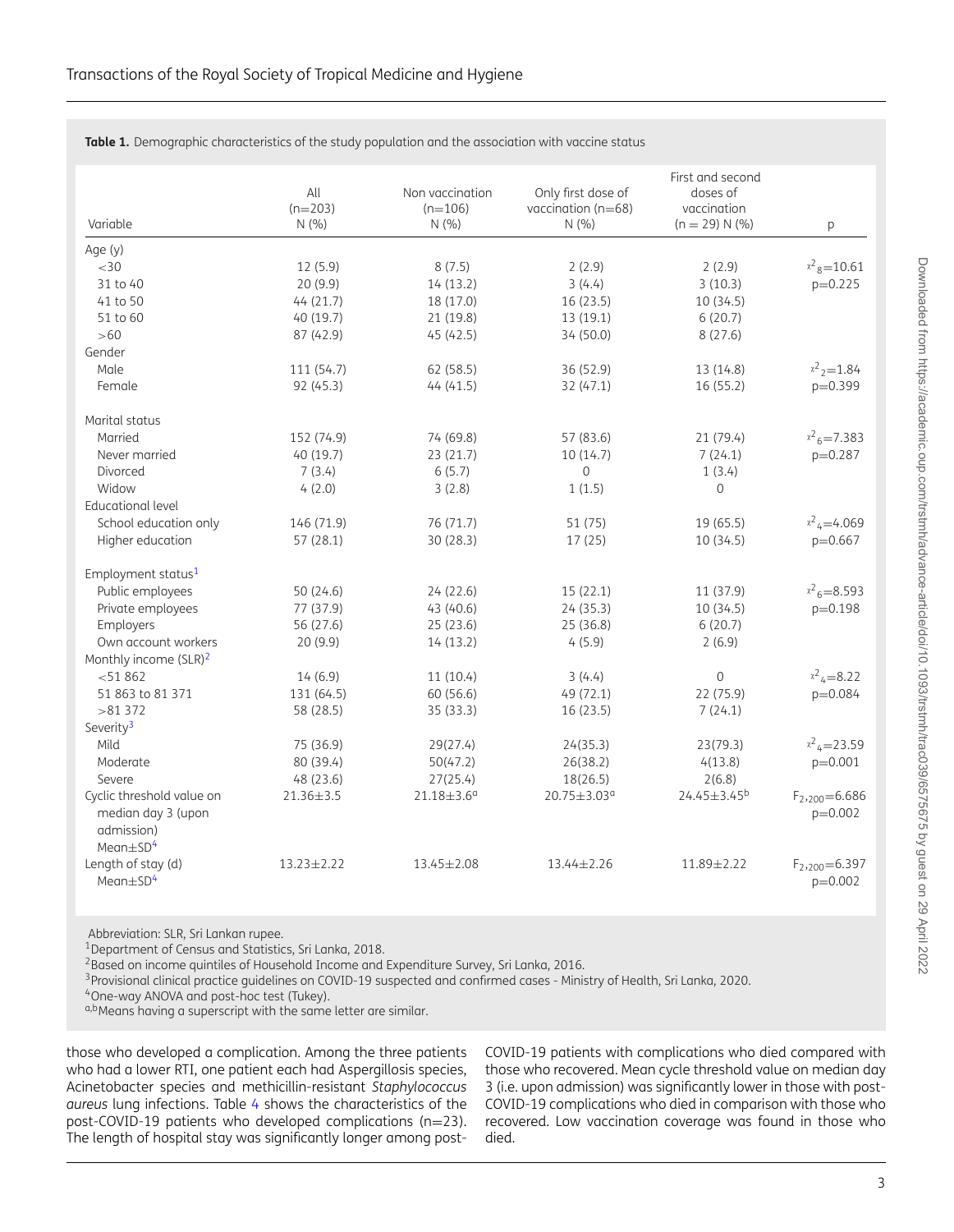<span id="page-4-0"></span>

|                                                                                                                                                                                                                                                                                                                                                                                                                                                                                                                                                                                                                                                                                                                                                                                                                                                                                                                                                                                                                                                                                                                                                           |                                                      | 1 mo posthospital discharge(n=186)                   |                                                      |                                                    | $2 \text{ mo posthospital disc}$ harge $(n=175)$    |                                                       |                                                                   | 3 mo posthospital discharge(n=168)                          |                                                                                                                    |
|-----------------------------------------------------------------------------------------------------------------------------------------------------------------------------------------------------------------------------------------------------------------------------------------------------------------------------------------------------------------------------------------------------------------------------------------------------------------------------------------------------------------------------------------------------------------------------------------------------------------------------------------------------------------------------------------------------------------------------------------------------------------------------------------------------------------------------------------------------------------------------------------------------------------------------------------------------------------------------------------------------------------------------------------------------------------------------------------------------------------------------------------------------------|------------------------------------------------------|------------------------------------------------------|------------------------------------------------------|----------------------------------------------------|-----------------------------------------------------|-------------------------------------------------------|-------------------------------------------------------------------|-------------------------------------------------------------|--------------------------------------------------------------------------------------------------------------------|
| Dimensions of SF-36                                                                                                                                                                                                                                                                                                                                                                                                                                                                                                                                                                                                                                                                                                                                                                                                                                                                                                                                                                                                                                                                                                                                       | $(mean \pm SD)$<br>$(n=75)$<br>Mild <sup>1</sup>     | $(mean \pm SD)$<br>Moderate <sup>2</sup><br>$(n=80)$ | $(mean \pm SD)$<br>$(n=31)^*$<br>Severe <sup>3</sup> | $(mean \pm SD)$<br>$(n=70)^5$<br>Mild <sup>4</sup> | $(mear\pm SD)$<br>Moderate <sup>5</sup><br>$(n=80)$ | $(mean \pm SD)$<br>$(n=25)$ **<br>Severe <sup>6</sup> | $(m$ ean $\pm$ SD)<br>$(n=69)$ <sup>SS</sup><br>Mild <sup>7</sup> | $(meen \pm SD)$<br>Moderate <sup>8</sup><br>$(n=75)$ \$\$\$ | $(mean \pm SD)$<br>$(n=24)^{***}$<br>Severe <sup>9</sup>                                                           |
| Role limitation due to<br>Physical functioning<br>physical health                                                                                                                                                                                                                                                                                                                                                                                                                                                                                                                                                                                                                                                                                                                                                                                                                                                                                                                                                                                                                                                                                         | $13.6 \pm 2.1$ <sup>0</sup><br>88.3±2.3 <sup>a</sup> | $63.9 + 3.4^{b}$<br>$70.1 + 4.5^{b}$                 | $61.9 + 8.8^{b}$<br>74.4±1.5 <sup>b</sup>            | $94.2 + 4.5^{\circ}$<br>$8.2 + 2.2^{\circ}$        | 83.4±4.3 <sup>b</sup><br>$37.5 + 3.2^{b}$           | $80.3 + 5.1b$<br>40.5±2.1°                            | $98.8 + 0.2a$<br>$4.3 \pm 0.3$ <sup>a</sup>                       | $94.4 + 3.2^{b}$<br>$10.2 + 1.1b$                           | $92.4 \pm 6.1^{b}$<br>$13.7 + 4.2^{b}$                                                                             |
| Role limitation due to<br>emotional health                                                                                                                                                                                                                                                                                                                                                                                                                                                                                                                                                                                                                                                                                                                                                                                                                                                                                                                                                                                                                                                                                                                | $11.3 + 4.6^{\circ}$                                 | $70.3 + 3.2^{b}$                                     | $72.5 + 8.5^{b}$                                     | $7.2 \pm 3.3$ <sup>0</sup>                         | $29.8 + 3.4^{b}$                                    | $32.6 \pm 1.2^{b}$                                    | $2.3 + 0.1a$                                                      | $10.1 + 2.1b$                                               | $15.2 + 2.7^c$                                                                                                     |
| Emotional well-being<br>Energy/fatique                                                                                                                                                                                                                                                                                                                                                                                                                                                                                                                                                                                                                                                                                                                                                                                                                                                                                                                                                                                                                                                                                                                    | $81.3 \pm 6.19$<br>84.5±4.3 <sup>a</sup>             | $57.2 + 4.3^{b}$<br>$54.1 + 5.2^{b}$                 | 54.3±4.7 <sup>b</sup><br>$52.2 + 8.4^{b}$            | $93.1 + 2.7$ a<br>$92.3 \pm 2.2^{\circ}$           | $77.6 + 4.6^{b}$<br>85.4±4.2 <sup>b</sup>           | 73.8±7.9 <sup>c</sup><br>81.2±6.4°                    | 99.1±0.01 <sup>a</sup><br>$98.1 \pm 0.2$ <sup>a</sup>             | $94.3 \pm 3.7^{b}$<br>$94.3 \pm 2.9^{\circ}$                | $92.2 + 4.5^{b}$<br>89.4±8.1°                                                                                      |
| Social functioning                                                                                                                                                                                                                                                                                                                                                                                                                                                                                                                                                                                                                                                                                                                                                                                                                                                                                                                                                                                                                                                                                                                                        | $87.3 \pm 2.1$ <sup>0</sup>                          | $61.2 + 4.6^{b}$                                     | 58.5±1.9 <sup>c</sup>                                | $95.4 + 3.20$                                      | $80.6 + 4.3^{b}$                                    | $76.3 \pm 2.2$ <sup>c</sup>                           | 98.4±0.2 <sup>a</sup>                                             | $95.6 + 4.6^{b}$                                            | $90.3 + 5.6^{b}$                                                                                                   |
| General health<br>Pain                                                                                                                                                                                                                                                                                                                                                                                                                                                                                                                                                                                                                                                                                                                                                                                                                                                                                                                                                                                                                                                                                                                                    | $12.1 + 3.10$<br>87.8±2.0 <sup>a</sup>               | $60.2 + 4.8^{b}$<br>$80.1 + 6.1^{b}$                 | 83.7±2.1 <sup>c</sup><br>56.9±1.9 <sup>c</sup>       | $94.2 \pm 2.1$ a<br>$7.3 + 1.2a$                   | $36.7 + 3.6^{b}$<br>$82.3 + 3.2^{b}$                | $42.2 + 6.4$<br>$78.3 + 2.7b$                         | 98.9±0.08°<br>$2.1 + 0.09d$                                       | $10.3 + 2.1^{b}$<br>$96.7 + 4.5^{b}$                        | $93.2 \pm 2.5^{b}$<br>$16.7 + 3.6^c$                                                                               |
|                                                                                                                                                                                                                                                                                                                                                                                                                                                                                                                                                                                                                                                                                                                                                                                                                                                                                                                                                                                                                                                                                                                                                           |                                                      |                                                      |                                                      |                                                    |                                                     |                                                       |                                                                   |                                                             |                                                                                                                    |
| 1,4 and 7 Mean values of patients who had mild COVID-19 symptoms on first, second and third months were compared with repeated measure ANOVA (between groups):<br><sup>3,6</sup> and <sup>9</sup> Mean values of patients who had severe COVID-19 symptoms on first, second and third months were compared with repeated measure ANOVA (between groups):<br>The mean SF36 scores of mild, moderate and severe groups in each month were compared with one-way ANOVA. There was a statistical significant difference (p<0.05) for all<br>**3 patients died and 3 patients were lost to follow-up within 1-2 mo of discharge.<br>a, b and <sup>c</sup> Significant categories within the month based on post-hoc tests (Tukey).<br>*3 patients died and 14 patients were lost to follow-up within 1 mo.<br>***1 patient lost to follow-up within 3 mo of discharge.<br>$^{2,5}$ and $^{8}$ Mean values of patients who had moderat<br>the dimensions within groups in each month.<br>$F(2,68)=29.13, p<0.001$ .<br>$F(2,23)=32.23, p<0.001$<br>$F(2,74)=32.23, p<0.001$<br>\$\$\$5 lost to follow-up.<br>\$\$1 lost to follow-up.<br>\$5 lost to follow-up. |                                                      |                                                      |                                                      |                                                    |                                                     |                                                       |                                                                   |                                                             | te COVID-19 symptoms on first, second and third months were compared with repeated measure ANOVA (between groups): |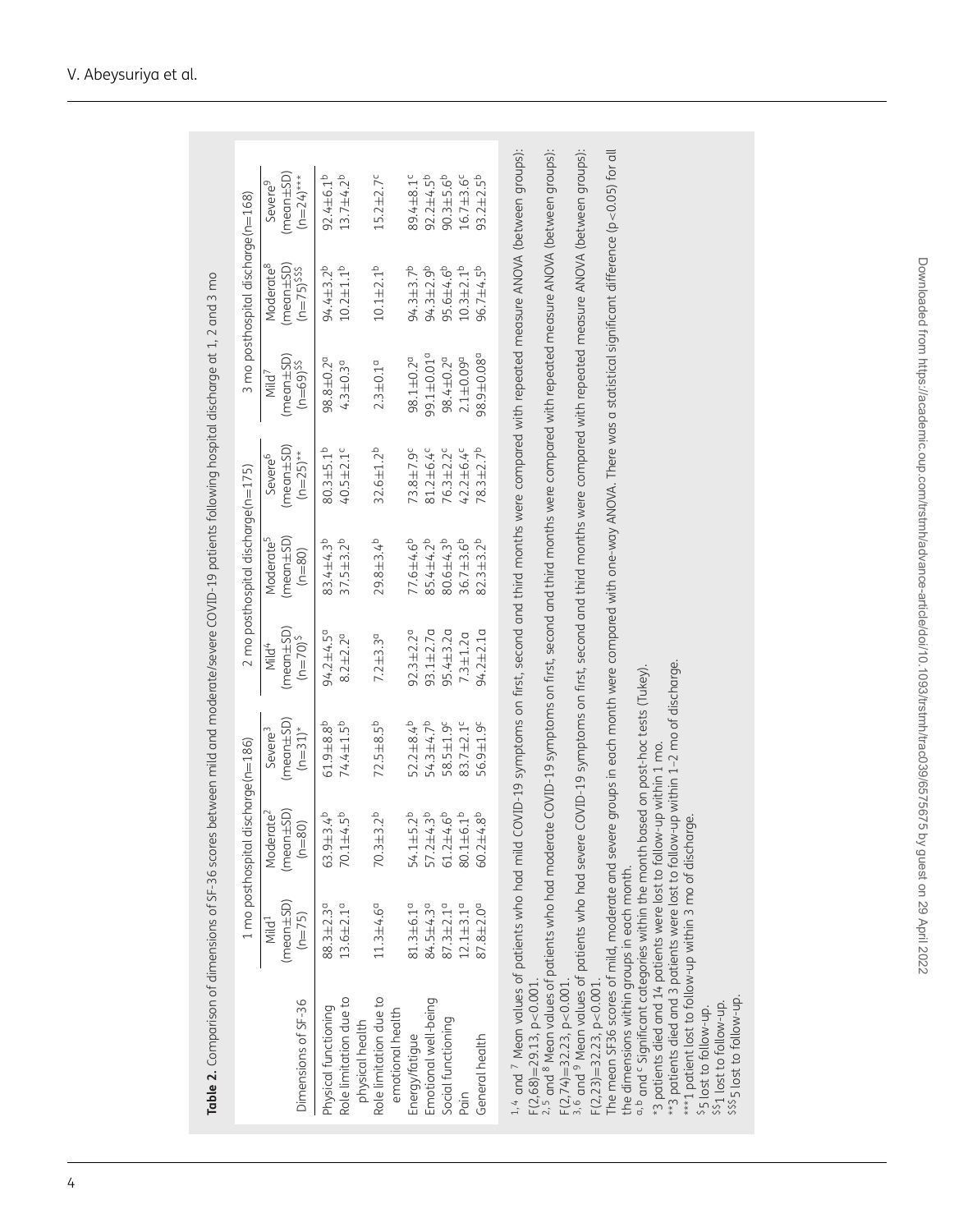| Disease status  | Post<br>discharge<br>1 mo N (%) | Type of complication and<br>outcome                                                                                                                                                                                                                                                                                                         | Post<br>discharge<br>1-2 mo $N$ (%) | Type of<br>complication<br>and outcome                                                                                                                                  | Post<br>discharge<br>$2-3$ mo $N$<br>(9/6) |
|-----------------|---------------------------------|---------------------------------------------------------------------------------------------------------------------------------------------------------------------------------------------------------------------------------------------------------------------------------------------------------------------------------------------|-------------------------------------|-------------------------------------------------------------------------------------------------------------------------------------------------------------------------|--------------------------------------------|
| Mild COVID-19   |                                 |                                                                                                                                                                                                                                                                                                                                             |                                     |                                                                                                                                                                         |                                            |
| $(n=75)$        | 0                               | N/A                                                                                                                                                                                                                                                                                                                                         | 0                                   | N/A                                                                                                                                                                     | $\mathbf{0}$                               |
| Non-vaccinated  | 0                               |                                                                                                                                                                                                                                                                                                                                             | 0                                   |                                                                                                                                                                         | $\mathsf{O}\xspace$                        |
| 1st dose only   | $\overline{0}$                  |                                                                                                                                                                                                                                                                                                                                             | 0                                   |                                                                                                                                                                         | $\Omega$                                   |
| Both doses      |                                 |                                                                                                                                                                                                                                                                                                                                             |                                     |                                                                                                                                                                         |                                            |
| Moderate        |                                 |                                                                                                                                                                                                                                                                                                                                             |                                     |                                                                                                                                                                         |                                            |
| COVID-19        | $3(3.75)^{1,2,3}$               | 1 MI & HF - recovered                                                                                                                                                                                                                                                                                                                       | $\mathbf{0}$                        | N/A                                                                                                                                                                     | 0                                          |
| $(n=80)$        | $1(1.25)^4$                     | 2 MI & HF - recovered                                                                                                                                                                                                                                                                                                                       | 0                                   |                                                                                                                                                                         | $\mathbf{0}$                               |
| Non-vaccinated  | $\mathbf 0$                     | 3 MI & HF - recovered                                                                                                                                                                                                                                                                                                                       | $\Omega$                            |                                                                                                                                                                         | $\Omega$                                   |
| 1st dose only   |                                 | 4 PE - died                                                                                                                                                                                                                                                                                                                                 |                                     |                                                                                                                                                                         |                                            |
| Both doses      |                                 |                                                                                                                                                                                                                                                                                                                                             |                                     |                                                                                                                                                                         |                                            |
| Severe COVID-19 |                                 | 1 MI & HF - recovered                                                                                                                                                                                                                                                                                                                       |                                     | $1$ CVA -                                                                                                                                                               |                                            |
| $(n=48)$        | 10                              | 2 MI & HF - died                                                                                                                                                                                                                                                                                                                            | 5 $(10.4)^{1}$ to 5                 | recovered                                                                                                                                                               | $\mathsf{O}\xspace$                        |
| Non-vaccinated  | $(20.8)^1$ to 10                | 3 MI & HF - recovered                                                                                                                                                                                                                                                                                                                       | $1(2.1)^6$                          | with L/side                                                                                                                                                             | 0                                          |
| 1st dose only   | $3(6.3)^{11,12,13}$             | 4 CVA - recovered with                                                                                                                                                                                                                                                                                                                      | 0                                   | body                                                                                                                                                                    | 0                                          |
| Both doses      | $\mathbf 0$                     | L/side body weakness                                                                                                                                                                                                                                                                                                                        |                                     | weakness                                                                                                                                                                |                                            |
|                 |                                 | 5 CVA - recovered with                                                                                                                                                                                                                                                                                                                      |                                     | 2 CVA-                                                                                                                                                                  |                                            |
|                 |                                 | R/side body weakness                                                                                                                                                                                                                                                                                                                        |                                     | recovered                                                                                                                                                               |                                            |
|                 |                                 |                                                                                                                                                                                                                                                                                                                                             |                                     |                                                                                                                                                                         |                                            |
|                 |                                 |                                                                                                                                                                                                                                                                                                                                             |                                     |                                                                                                                                                                         |                                            |
|                 |                                 |                                                                                                                                                                                                                                                                                                                                             |                                     |                                                                                                                                                                         |                                            |
|                 |                                 |                                                                                                                                                                                                                                                                                                                                             |                                     |                                                                                                                                                                         |                                            |
|                 |                                 |                                                                                                                                                                                                                                                                                                                                             |                                     |                                                                                                                                                                         |                                            |
|                 |                                 |                                                                                                                                                                                                                                                                                                                                             |                                     |                                                                                                                                                                         |                                            |
|                 |                                 |                                                                                                                                                                                                                                                                                                                                             |                                     |                                                                                                                                                                         |                                            |
|                 |                                 |                                                                                                                                                                                                                                                                                                                                             |                                     |                                                                                                                                                                         |                                            |
|                 |                                 |                                                                                                                                                                                                                                                                                                                                             |                                     |                                                                                                                                                                         |                                            |
|                 |                                 |                                                                                                                                                                                                                                                                                                                                             |                                     |                                                                                                                                                                         |                                            |
|                 |                                 |                                                                                                                                                                                                                                                                                                                                             |                                     |                                                                                                                                                                         |                                            |
|                 |                                 |                                                                                                                                                                                                                                                                                                                                             |                                     |                                                                                                                                                                         |                                            |
|                 |                                 | ulcer - recovered                                                                                                                                                                                                                                                                                                                           |                                     | 6 DVT lower                                                                                                                                                             |                                            |
|                 |                                 | 13 GI bleeding - gastric                                                                                                                                                                                                                                                                                                                    |                                     | limb sepsis                                                                                                                                                             |                                            |
|                 |                                 | ulcer - recovered                                                                                                                                                                                                                                                                                                                           |                                     | and died                                                                                                                                                                |                                            |
|                 |                                 | 6 CVA - recovered with<br>R/side body weakness<br>7 RTI - fungal infection<br>with sepsis - died*<br>8 RTI - bacterial infection<br>with sepsis - recovered**<br>with lung fibrosis<br>9 RTI - bacterial infection<br>with sepsis-recovered***<br>with lung fibrosis<br>10 PE - recovered<br>11 AKI - recovered<br>12 GI bleeding - gastric |                                     | with L/side<br>body<br>weakness<br>$3$ CVA -<br>recovered<br>with L/side<br>body<br>weakness<br>4 ICH - died<br>5 ICH - died<br>following<br><b>LRTI</b> with<br>sepsis |                                            |

<span id="page-5-0"></span>**Table 3.** Outcomes based on severity of disease and the association with vaccine status

Complications (n=23): myocardial infractions with heart failure (MI & HF) (n=6/23; 26.1%), cerebrovascular accident (CVA) (n=6/23; 26.1%), respiratory tract infections (RTI) (n=3/23; 13.01%), pulmonary embolism (PE) (n=2/23; 8.7%), acute kidney injury (AKI) (n=1/23; 4.3%), intracranial haemorrhage (ICH) (n=2/23; 8.7%), gastrointestinal (GI) bleeding (n=2/23; 8.7%), deep vein thrombosis (DVT) and sepsis (n=1/23;4.3%). \*Aspergillosis species.

\*\*Acinetobacter species.

\*\*\*Methicillin-resistant *Staphylococcus aureus*.

Proportion of deaths from the complication after discharge: 6/23 (26.1%).

Bold words show the post COVID deaths.

<sup>1 to 13</sup> Shows the outcome of post discharged severe COVID patient after one month.

### **Discussion**

There is a scarcity of data from South Asia on the short- and longterm outcomes among COVID-19 patients following hospital discharge. We found cardiovascular complications predominated in our cohort during the first 3 mo posthospital discharge. Using the SF-36 to assess health status among the discharged COVID-19 patients, we found those with mild disease to have

less adverse health effects compared with those with moderate or severe disease. Furthermore, early recovery was significantly more common in those with mild compared with moderate or severe cases. However, it was apparent that most of those with moderate or severe COVID-19 also recovered within the 3-mo period. We found non-receipt of a single dose of the COVID-19 vaccine to be significantly associated with severe COVID-19. Following hospital discharge, those who had mild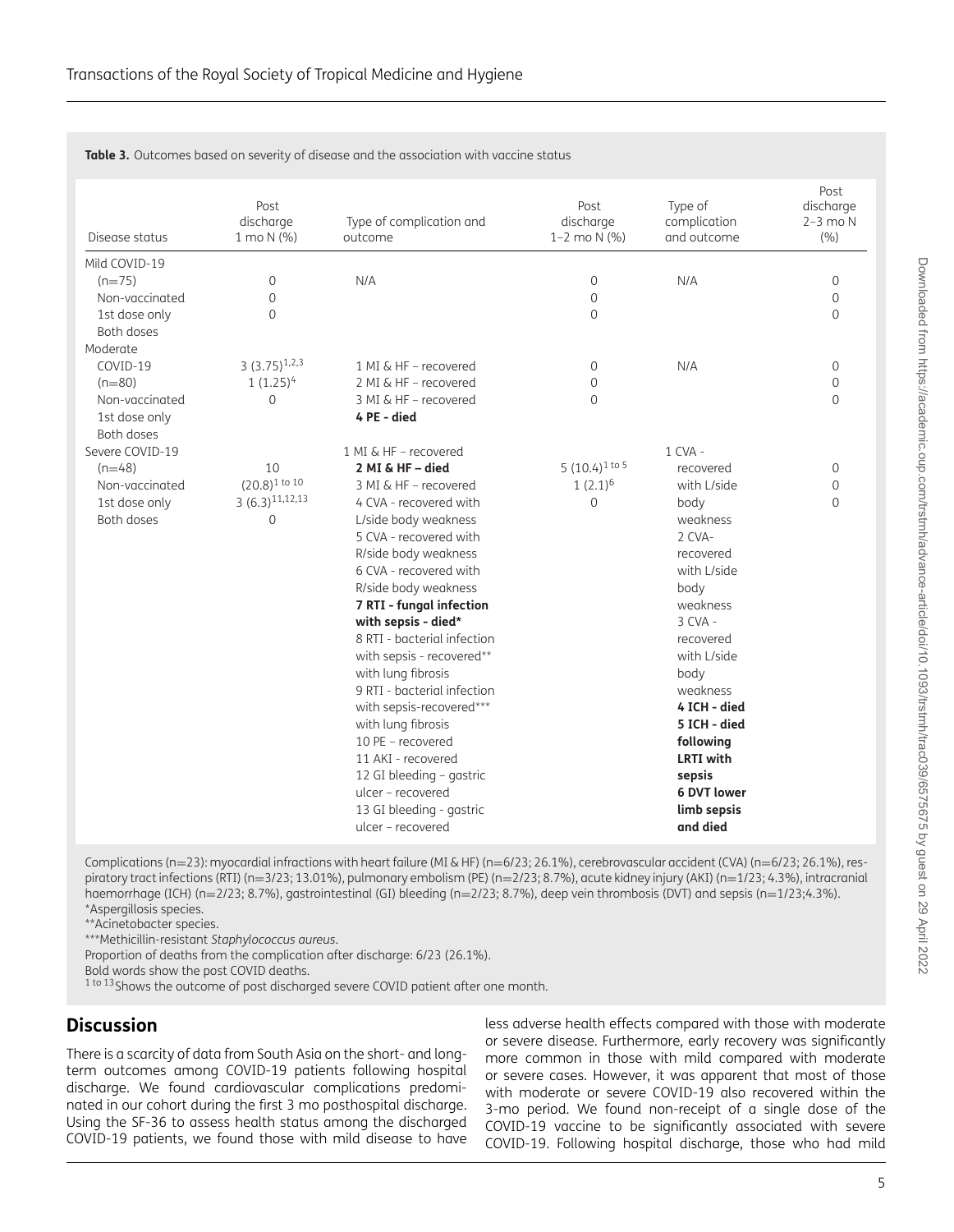| Variable                                                                         | All $(n=23)$    | Recovered<br>$(n=17)$ | Died $(n=6)$   | р         |
|----------------------------------------------------------------------------------|-----------------|-----------------------|----------------|-----------|
| Age in $y$ (mean $\pm$ SD)                                                       | $61.2 \pm 5.4$  | $60.2 \pm 6.7$        | $62.4 \pm 7.5$ | $0.51*$   |
| Gender: male, n (%)                                                              | 14(60.8)        | 9(64.3)               | 5(35.7)        | $0.23**$  |
| Comorbidities, n (%)                                                             |                 |                       |                |           |
| None                                                                             | 8(34.7)         | 5(62.5)               | 3(37.5)        | $0.33**$  |
| <b>Diabetes</b>                                                                  | 4(17.4)         | 3(75.0)               | 1(25.0)        | $0.18**$  |
| Hypertension                                                                     | 4(17.4)         | 4(100)                | $\Omega$       | N/A       |
| Dyslipidaemia                                                                    | 6(26.1)         | 5(83.3)               | 1(16.7)        | $0.03**$  |
| Ischaemic heart disease                                                          | 2(8.7)          | 2(100)                | $\Omega$       | N/A       |
| Chronic kidney disease                                                           | 2(8.7)          | 2(50.0)               | $\Omega$       | N/A       |
| Asthma/COPD                                                                      | 2(8.7)          | 1(50.0)               | 1(50.0)        | N/A       |
| Malignancy                                                                       | 1(4.3)          | 1(100)                | $\Omega$       | N/A       |
| Length of hospital stay, d<br>$(mean \pm SD)$                                    | $15.21 \pm 2.1$ | $14.3 \pm 2.3$        | $16.7 + 2.5$   | $0.04*$   |
| Vaccination status                                                               |                 |                       |                |           |
| None                                                                             | 13 (56.6)       | 9(69.2)               | 4(30.8)        | $0.04***$ |
| 1st dose                                                                         | 8(34.7)         | 6(75.0)               | 2(25.0)        | $0.04***$ |
| 2nd dose                                                                         | 2(8.6)          | 2(100)                | $\Omega$       | N/A       |
| Cyclic threshold value on<br>median day 3 (upon<br>admission)<br>$(mean \pm SD)$ | 19.4±4.5        | $20.1 \pm 2.6$        | $17.3 + 3.1$   | $0.04*$   |

<span id="page-6-0"></span>**Table 4.** Clinical characteristics of the post-COVID-19 patients who developed complications

Abbreviations: COPD, chronic obstructive pulmonary disease; N/A, not applicable.

\*p value obtained through independent sample t-test.

\*\*p value obtained through comparison of proportions.

COVID-19 had fewer complications than those with moderate or severe disease. Three patients had lower RTIs (due to three different organisms) and two had lung fibrosis during the follow-up period. Studies from the West have found a sizeable proportion of patients to have lung fibrosis, interstitial lung diseases and pulmonary hypertension following COVID-19.<sup>[21,](#page-8-10)[22](#page-8-11)</sup> Post-COVID-19 pulmonary fibrosis is a recognised sequel among survivors, where pulmonary architectural distortion and irreversible pul-monary dysfunction contributes to secondary lung infection.<sup>[23](#page-8-12)</sup> Furthermore, secondary lung infection may be associated with older age, male gender and smoking. $24$  A possible pathological mechanism of prolonged lung damage includes direct viral cytotoxic damage following binding to ACE2 receptors. This leads to dysregulation of the renin angiotensin aldosterone system, downregulation of ACE2 action and decreased cleavage of angiotensin I and angiotensin II. Tissue injury and remodelling, inflammation, vasoconstriction, increased microvascular permeability, endothelial cell damage leading to endothelitis, apoptosis and thrombo-inflammation, decreased fibrinolysis, increased thrombin production and complement activation may occur. These in turn lead to diffuse alveolar damage and secondary lung infection during post-COVID-19.[25](#page-8-14)

Our study did not find a significant association of vaccine status with age, gender, marital status, educational level, employment status or monthly income. However, some other studies have found older people, females and lower education groups to be at a higher risk of COVID-19 due to vaccine hesitancy and refusal.[26](#page-8-15) Married males living in urban areas, educated for ≤16 y and with low income were hesitant to be vaccinated against COVID-19.[27,](#page-8-16)[28](#page-8-17) Studies also found misleading comments on television, a lack of health education on COVID-19, low income levels, residential area, employment status, family income and higher age to be associated with vaccine hesitancy.<sup>[28,](#page-8-17)[29](#page-8-18)</sup> As lower vaccine hesitancy leads to better clinical outcomes, appropriate health education is important.

Our study found a high rate of recovery from the post-COVID-19 complications. Currently, it is unclear why some patients experience long-term symptoms after COVID-19. Potential causes for different outcomes include viral load as well as hostdependent factors such as genetic susceptibility or induction of anti-inflammatory cells.<sup>[30](#page-8-19)</sup> Increased age, female gender, disease severity and body mass index are known attributes and predic-tors of persistent COVID-19.<sup>[31,](#page-8-20)[32](#page-8-21)</sup> Prior research has found lower chances of recovery among older COVID-19 patients or those who have underlying diseases such as coronary heart disease or cancer.<sup>[33](#page-8-22)</sup> We recommend that further large cohort studies should be conducted to identify possible factors contributing to recovery from post-COVID-19 complications.

Studies performed in other regions have found varying time periods (from 3 to 9 mo) for recovery from COVID-19 following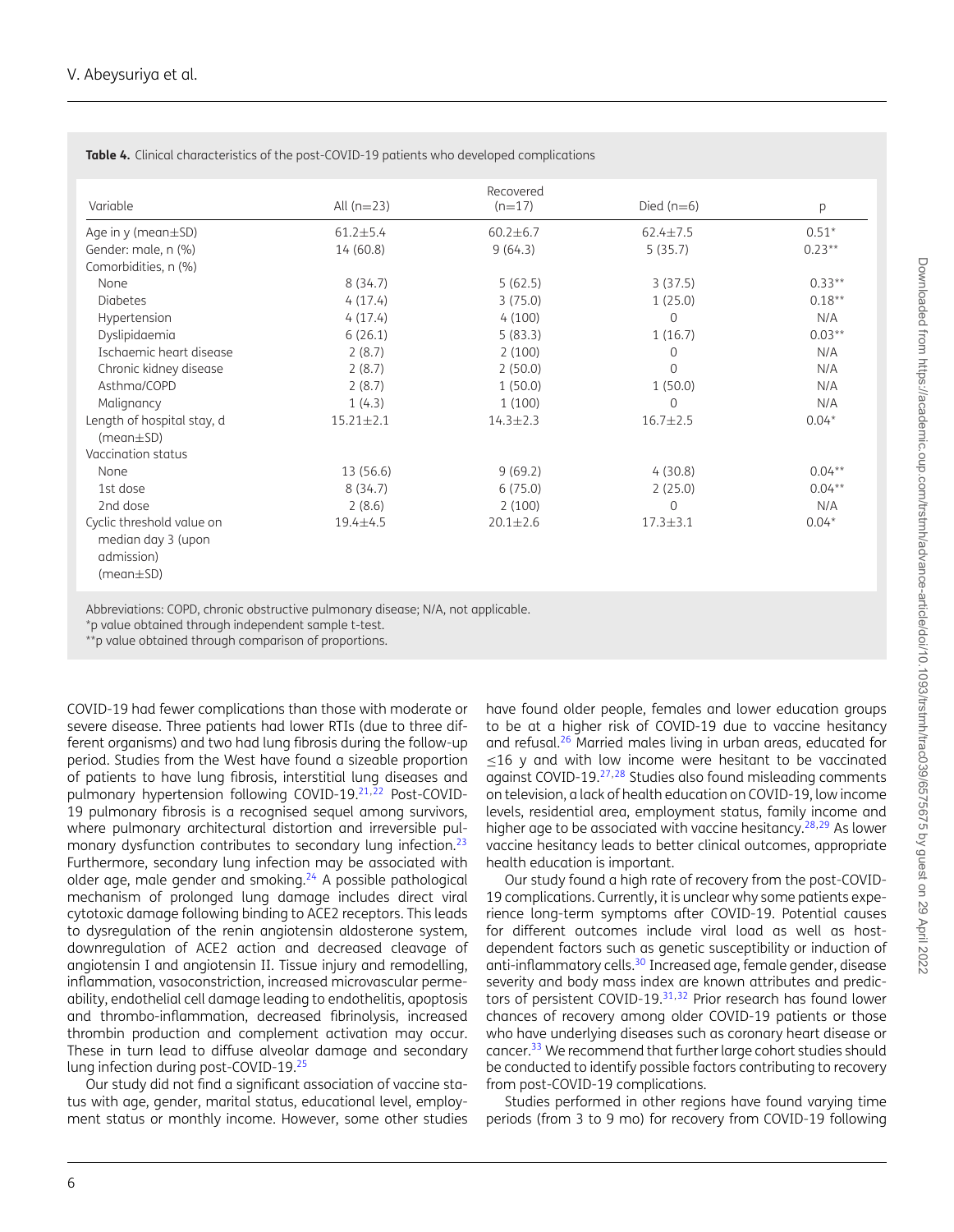hospital discharge.<sup>34-37</sup> In an Australian study, 80, 90 and 93% recovered by 1, 2 and 3 mo, respectively.<sup>[38](#page-8-24)</sup> On the other hand, in an Italian study of 143 hospital-discharged COVID-19 patients (at a mean of 60 d), 12.6, 32 and 55% were completely free of symptoms, had 1–2 or  $\geq$ 3 symptoms, respectively.<sup>[39](#page-8-25)</sup> None had fever or features of an acute illness, while the main manifestations were fatigue (53%), dyspnoea (43%), joint pain (27%) and chest pain (22%). Two-fifths reported a poorer quality of life.<sup>[39](#page-8-25)</sup>

Thus there appears to be a variation of outcomes among posthospital-discharged COVID-19 patients in different regions of the world. A few studies have identified factors that are associated with higher rates of complications post-COVID-19, including female gender, respiratory distress during the hospital stay, lethargy and long disease duration.<sup>[40](#page-8-26)</sup> Genetic factors may also play a role $41,42$  $41,42$  and need to be better defined. Other studies have reported cardiovascular complications—myocardial injury, thromboembolic events, arrhythmia and heart failure—following COVID-19.[43](#page-8-29) Multiple mechanisms may contribute to this including cytokine (such as IL-6) mediated inflammation,  $44$  direct viral invasion of cardiomyocytes leading to unopposed effects of angiotensin II, increased metabolic demand, immune activation or microvascular dysfunction.<sup>45-47</sup> Furthermore, a study conducted in Israel found an increase in STEMI hospitalisations correlated with the end of the first wave of the COVID-19 pandemic.[48](#page-8-32) Research has found a strong association between been in the post-COVID-19 period and acute myocardial infraction (AMI).[49](#page-9-0) The increased risk of AMI in individuals post-COVID-19 is likely related to dysregulated inflammatory responses and hypercoagulability. Such pathophysiological mechanisms may also be aggravated by other biological, environmental and psychosocial factors.<sup>[50](#page-9-1)</sup> Some of the potential mechanisms for post-COVID-19-related heart involvement includes direct injury via binding to ACE-2 on cardiac myocytes, the massive cytokine storm, an imbalance in subtypes of T-helper cells and increased apoptosis of cardiac myocytes due to hypoxia-induced excessive intracellular calcium accumulation.[51,](#page-9-2)[52](#page-9-3) Among post-COVID-19 patients who developed complications, low vaccine coverage, higher viral loads (low Ct values) and prolonged hospital stay were key factors associated with death. Further studies on initial viral load and post-COVID-19 outcomes need to be carried out in larger cohorts to provide better insights into this aspect.

### **Study limitations**

Our study has some limitations. First, the study was conducted at a single centre and would need to be assessed in multiple centres using larger sample sizes. However, the observed post-COVID-19 effects give an insight into this aspect in a South Asian cohort. Second, the study did not assess the reasons behind the observed vaccine hesitancy in some. We suggest that these factors be considered in future studies. Third, the study sample was from a private hospital in Sri Lanka. As a result, higher proportions of the sampled population reside in urban areas and have higher levels of education. An over-representation of such individuals may lead to an underestimation of vaccine hesitancy.

### **Conclusion**

In our cohort, receiving two doses of the COVID-19 vaccine was associated with reduced disease severity. Those with mild disease recovered faster than those having moderate/severe disease. Over 90% recovery was observed at 3 mo following hospital discharge in this group of COVID-19 patients.

### **Supplementary data**

Supplementary data are available at *[Transactions](https://academic.oup.com/trstmh/article-lookup/doi/10.1093/trstmh/trac039\043supplementary-data)* online.

**Authors' contributions:** VA, SLS, SDM, APS, RM, TS, AF, CDM and LC conceptualised the study; VA, RSW, SM and PDM collected the data; VA, SLS, SDM, and RM analysed the data; VA, SLS, SDM and RM wrote the manuscript; VA, LC, CDM, SLS, AF and SDM conducted a critical review and editing of the manuscript. All the authors read and approved the final version of the manuscript. VA, SLS and SDM are guarantors of the paper.

**Acknowledgements:** We acknowledge the assistance given by the Director/General Manager and the management of the Nawaloka Hospital PLC, Colombo, Sri Lanka. We also thank the staff of the Medical Records Office and Computer Division unit of Nawaloka Hospital, Colombo. Finally, we thank all patients and next-of-kin for providing the necessary information required for the study.

**Funding:** No funding source was available.

**Competing interests:** None.

**Ethical approval:** Ethical approval for this study was obtained from the ethical committee of Nawaloka Hospital, Colombo, Sri Lanka.

**Data availability:** The data that support the findings of this study are available from the corresponding author upon reasonable request.

### **References**

- <span id="page-7-0"></span>1. Nalbandian A, Sehgal K, Gupta A, et al. Post-acute COVID-19 syndrome. Nat Med. 2021;27(4):601–15.
- <span id="page-7-1"></span>2. Seneviratne SL, Yasawardene P, Hettiarachchi D, et al. The Delta variant of SARS-CoV-2: the current global scourge. Sri Lankan Family Physician. 2021;36:17–25.
- <span id="page-7-2"></span>3. Seneviratne SL, Jayarajah U, Abeysuriya V, et al. COVID-19 vaccine landscape. J Ceylon College Physicians. 2020;51(2):120.
- 4. LSeneviratne S, Niloofa R, De Zoysa I, et al. Remdesivir and COVID-19. Int J Adv Res. 2020;8(4):565–7.
- 5. Seneviratne SL, Abeysuriya V, De Mel S, et al. Favipiravir in Covid-19. IJPSAT. 2020;19:143–5.
- <span id="page-7-3"></span>6. Mendelson M, Nel J, Blumberg L, et al. Long-COVID: An evolving problem with an extensive impact. S Afr Med J. 2020;111(1):  $10-2$ .
- 7. Kariyawasam JC, Jayarajah U, Riza R, et al. Gastrointestinal manifestations in COVID-19. Trans R Soc Trop Med Hyg. 2021;12:1362–88.
- 8. Rahman A, Niloofa R, De Zoysa IM, et al. Neurological manifestations in COVID-19: A narrative review. SAGE Open Med. 2020;8:205031212095792.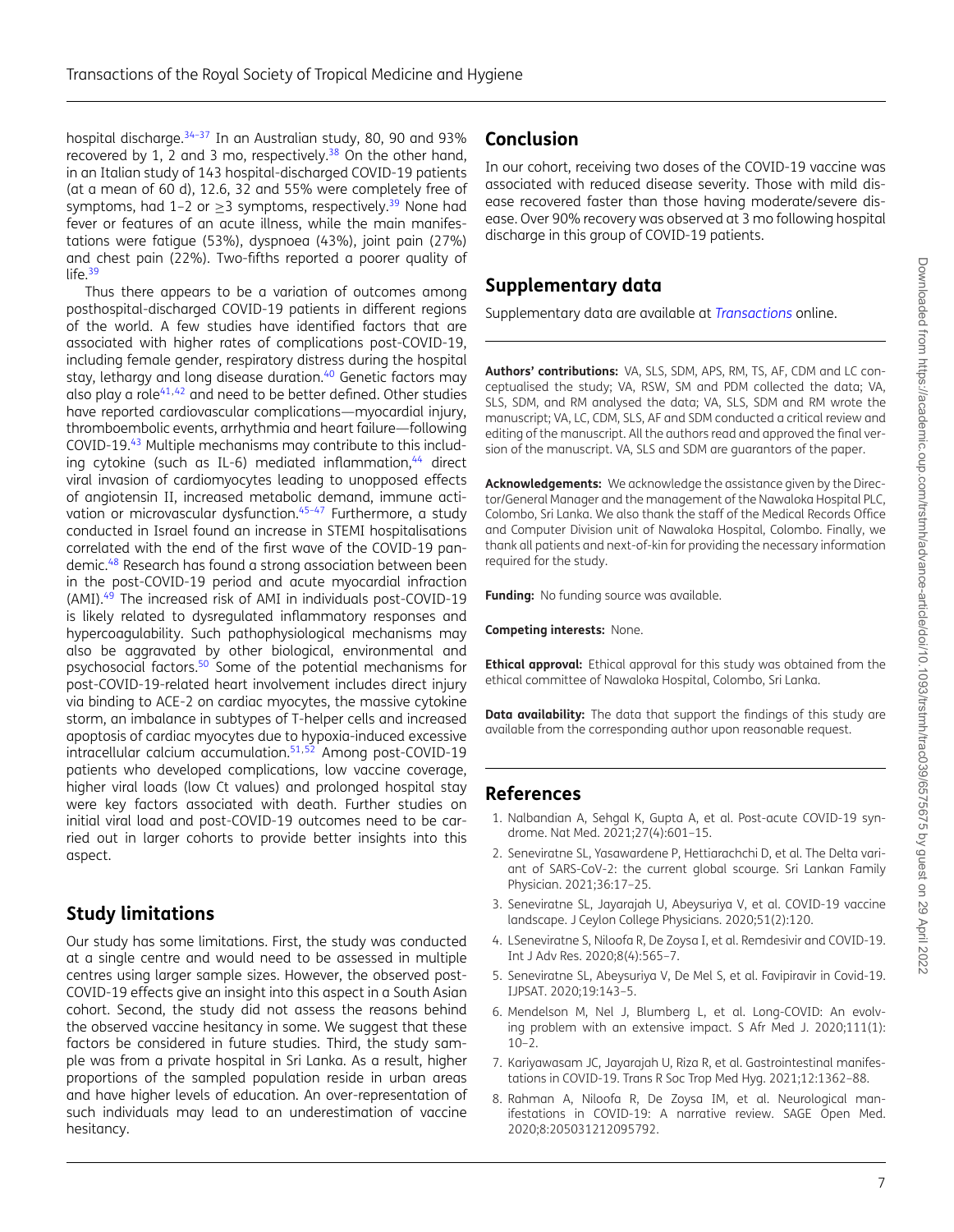- 9. Rahman A, Niloofa R, Jayarajah U, et al. Hematological abnormalities in COVID-19: a narrative review. Am J Trop Med Hyg. 2021;104(4):1188–201.
- 10. Jayasekara D, Seneviratne SL, Jayasekara A, et al. Atypical presentations of COVID-19. Adv Infect Dis. 2020;10(3):136–42.
- <span id="page-8-0"></span>11. Abeysuriya V, Seneviratne SL, de Silva AP, et al. Combination of cycle threshold time, absolute lymphocyte count and neutrophil:lymphocyte ratio is predictive of hypoxia in patients with SARS-CoV-2 infection. Trans R Soc Trop Med Hyg. 2021. [Online ahead of print].
- <span id="page-8-1"></span>12. Gupta A, Madhavan MV, Sehgal K, et al. Extrapulmonary manifestations of COVID-19. Nat Med. 2020;26(7):1017–32.
- <span id="page-8-2"></span>13. Tenforde MW, Kim SS, Lindsell CJ, et al. Symptom duration and risk factors for delayed return to usual health among outpatients with COVID-19 in a multistate health care systems network — United States, March–June 2020. MMWR Morb Mortal Wkly Rep. 2020;69(30):993–8.
- <span id="page-8-3"></span>14. Dong E, Du H, Gardner L. An interactive web-based dashboard to track COVID-19 in real time. Lancet Infect Dis. 2020;20(5):533–4.
- <span id="page-8-4"></span>15. Iba T, Connors JM, Spyropoulos AC, et al. Ethnic differences in thromboprophylaxis for COVID-19 patients: Should they be considered? Int J Hematol. 2021;113(3):330–6.
- <span id="page-8-5"></span>16. AccuPower ® SARS-CoV-2 Real-Time RT-PCR Kit. 2020.
- <span id="page-8-6"></span>17. RealStar® SARS-CoV-2 RT-PCR Kit - Altona-Diagnostics EN. 2020.
- <span id="page-8-7"></span>18. Lansakara N, Wickramasinghe AR, Seneviratne HR. Feeling the blues of infertility in a South Asian context: Psychological well-being and associated factors among Sri Lankan women with primary infertility. Women Health. 2011;51(4):383–99.
- <span id="page-8-8"></span>19. Dissabandara L, Loxton N, Dias S, et al. Psychometric properties of three personality inventories translated to Sinhalese. SL J Psychiatry. 2011;2:13–7.
- <span id="page-8-9"></span>20. Ministry of Health - Sri Lanka. Provisional Clinical Practice Guidelines on COVID-19 Suspected and Confirmed Cases. Sri Lanka: Ministry of Health; 2020.
- <span id="page-8-10"></span>21. Atabati E, Dehghani-Samani A, Mortazavimoghaddam SG. Association of COVID-19 and other viral infections with interstitial lung diseases, pulmonary fibrosis, and pulmonary hypertension: A narrative review. Can J Respir Ther. 2020;56:70–8.
- <span id="page-8-11"></span>22. Solomon JJ, Heyman B, Ko JP, et al. CT of post-acute lung complications of COVID-19. Radiology. 2021;2:211396.
- <span id="page-8-12"></span>23. Ojo A, Balogun S, Williams O, et al. Pulmonary fibrosis in COVID-19 survivors: predictive factors and risk reduction strategies. hindawi.com [accessed 9 September 2021].
- <span id="page-8-13"></span>24. Ali RMM, Ghonimy MBI. Post-COVID-19 pneumonia lung fibrosis: a worrisome sequelae in surviving patients. Egyptian J Radiol Nucl Med. 2021;52(1):101.
- <span id="page-8-14"></span>25. Elizalde González JJ. Pulmón post-COVID. Medicina Crítica. 2020;34(6):318–9.
- <span id="page-8-15"></span>26. Samo AA, Sayed RB, Valecha J, et al. Demographic factors associated with acceptance, hesitancy, and refusal of COVID-19 vaccine among residents of Sukkur during lockdown: A cross sectional study from Pakistan. Hum Vaccin Immunother. 2022;01:1–5.
- <span id="page-8-16"></span>27. Ali M, Hossain A. What is the extent of COVID-19 vaccine hesitancy in Bangladesh? A cross-sectional rapid national survey. BMJ Open. 2021;11:e050303.
- <span id="page-8-17"></span>28. Al-Mohaithef M, Padhi BK, Ennaceur SA. Demographics of COVID19 vaccine hesitancy during the second wave of COVID-19 pandemic: A cross-sectional web-based survey in Saudi Arabia. medrxiv. org [accessed 2 September 2021].
- <span id="page-8-18"></span>29. Marzo RR, Sami W, Alam MZ, et al. Hesitancy in COVID-19 vaccine uptake and its associated factors among the general adult population: a cross-sectional study in six Southeast Asian countries. Trop Med Health. 2022;50(1):4.
- <span id="page-8-19"></span>30. Seeßle J, Waterboer T, Hippchen T, et al. Persistent symptoms in adult patients 1 year after coronavirus disease 2019 (COVID-19): a prospective cohort study. Clin Infect Dis. 2021;07:1191–8.
- <span id="page-8-20"></span>31. Salamanna F, Veronesi F, Martini L, et al. Post-COVID-19 syndrome: the persistent symptoms at the post-viral stage of the disease. A systematic review of the current data. Front Med. 2021;8: 392.
- <span id="page-8-21"></span>32. Osikomaiya B, Erinoso O, Wright KO, et al. 'Long COVID': persistent COVID-19 symptoms in survivors managed in Lagos State, Nigeria. BMC Infect Dis. 2021;21(1):302–7.
- <span id="page-8-22"></span>33. Zandkarimi E. Factors affecting the recovery of Kurdistan province COVID-19 patients: A cross-sectional study from March to June 2020. Epidemiol Methods. 2021;10(s1):1–6.
- <span id="page-8-23"></span>34. Zayet S, Zahra H, Royer PY, et al. Post-COVID-19 syndrome: nine months after SARS-CoV-2 infection in a cohort of 354 patients: data from the first wave of COVID-19 in Nord Franche-Comté Hospital, France. Microorganisms. 2021;9(8):1719–23.
- 35. Otte MS, Bork ML, Zimmermann PH, et al. Persisting olfactory dysfunction improves in patients 6 months after COVID-19 disease. Acta Otolaryngol. 2021;141(6):626–9.
- 36. Huang C, Huang L, Wang Y, et al. 6-month consequences of COVID-19 in patients discharged from hospital: a cohort study. Lancet. 2021;397(10270):220–32.
- 37. Goërtz YMJ, Van Herck M, Delbressine JM, et al. Persistent symptoms 3 months after a SARS-CoV-2 infection: the post-COVID-19 syndrome? ERJ Open Res. 2020;6(4):00542–2020.
- <span id="page-8-24"></span>38. van den Borst B. Recovery after Covid-19. Lancet Regional Health - Western Pacific. 2021;12:1–4.
- <span id="page-8-25"></span>39. Carfì A, Bernabei R, Landi F. Persistent symptoms in patients after acute COVID-19. JAMA. 2020;324(6):603–5.
- <span id="page-8-26"></span>40. Mahmud R, Rahman MM, Rassel MA, et al. Post-COVID-19 syndrome among symptomatic COVID-19 patients: A prospective cohort study in a tertiary care center of Bangladesh. PLoS One. 2021;16(4):e0249644.
- <span id="page-8-27"></span>41. Hou Y, Zhao J, Martin W, et al. New insights into genetic susceptibility of COVID-19: An ACE2 and TMPRSS2 polymorphism analysis. BMC Med. 2020;18(1):216.
- <span id="page-8-28"></span>42. Genomewide association study of severe Covid-19 with respiratory failure. N Engl J Med. 2020;383(16):1522–34.
- <span id="page-8-29"></span>43. Lee CCE, Ali K, Connell D, et al. COVID-19-associated cardiovascular complications. Diseases. 2021;9(3):47.
- <span id="page-8-30"></span>44. Rubin EJ, Longo DL, Baden LR. Interleukin-6 receptor inhibition in Covid-19 — cooling the inflammatory soup. N Engl J Med. 2021;384(16):1564–5.
- <span id="page-8-31"></span>45. Liu PP, Blet A, Smyth D, et al. The science underlying COVID-19. Circulation. 2020;142(1):68–78.
- 46. Campbell CM, Kahwash R. Will complement inhibition be the new target in treating COVID-19-related systemic thrombosis? Circulation. 2020;141(22):1739–41.
- 47. Chen L, Li X, Chen M, et al. The ACE2 expression in human heart indicates new potential mechanism of heart injury among patients infected with SARS-CoV-2. Cardiovasc Res. 2020;116:1097– 100.
- <span id="page-8-32"></span>48. Fardman A, Oren D, Berkovitch A, et al. Post COVID-19 acute myocardial infarction rebound. Can J Cardiol. 2020;36(11):1832.e15–6.